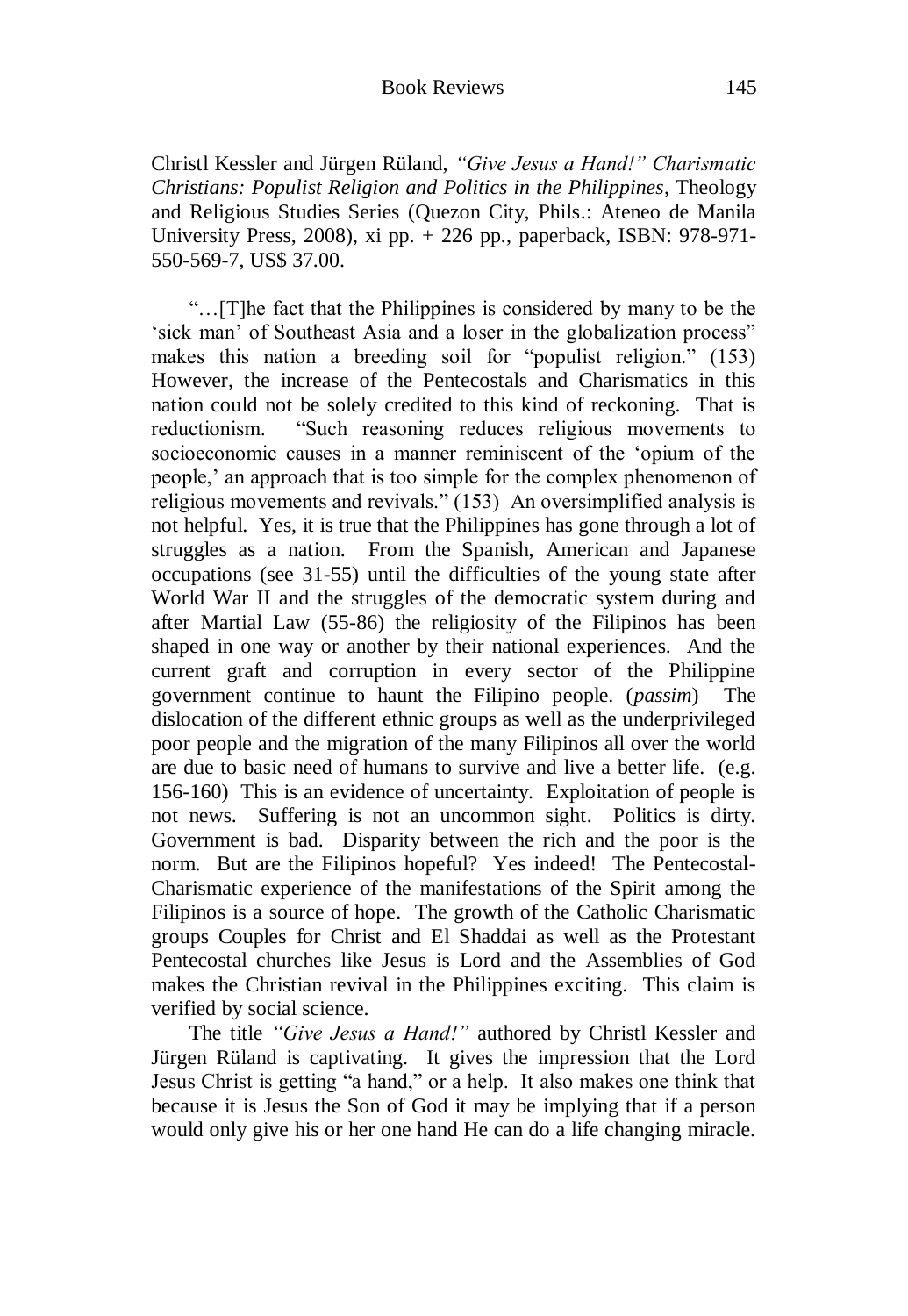These thoughts came to mind when the reviewer got a hold of this book. The subtitle of the book, *Charismatic Christians: Populist Religion and Politics in the Philippines*, further brought an impression that the book is more about the experience of the manifestations of the Holy Spirit in the lives of Filipino Charismatic Christians. Although there are some ideas that the reviewer disagrees with, some information that is not accurate, a few typographical and textual errors and problematic conclusions, the volume did not disappoint the reviewer in the promising title that it carries. Kessler and Rüland provide a book about the Pentecostals and the Charismatics in the Philippines that is decently researched. It is a study of Filipinos who claim the experience of the manifestations of the Spirit of God. Their general portrayal of the experience of the Spirit baptism as well as the Pentecostal-Charismatic revival and phenomenon among the Filipino people is straightforward and sound. The work is not only bibliographical research. It is also a social science endeavor. The authors have done field research. Not only did they use the outcomes of their own survey data and empirical result but the also employed the national statistics of the Philippine census. Thus, the scope of *"Give Jesus a Hand!" Charismatic Christians: Populist Religion and Politics in the Philippines* is considerably broad and generally balanced. It may be said that the product of the research of Kessler and Rüland reflects the contemporary sociological situation and community perception of the Pentecostal-Charismatic movement in the Philippines.

The book, which has six chapters, begins with an outline about the transforming religious scenery in the Philippines. The authors present the contemporary estimates of the number of Pentecostals and Charismatics both in the world and in the Philippines. They also describe the identity of the Pentecostal-Charismatic movement. Kessler and Rüland also explain their theoretical approach and research methodology in the first chapter. The title of the chapter is "Religious Change in the Philippines: An Overview." (1-29) This part of the book summarizes what the authors will do in their presentation of materials. The next chapter which is entitled "Church and State, Filipino Nationhood, Social Justice and Democracy" (30-86) is a historical and sociological chapter. It talks about the background of the Catholic and Protestant arrival and influence in the Philippines. The third chapter is an empirical study in comparison with the previous study which is bibliographical. The title "The Philippine Religious Landscape of Today" (87-115) is very appropriate as the study uses the government statistics, different surveys and own field research of the authors.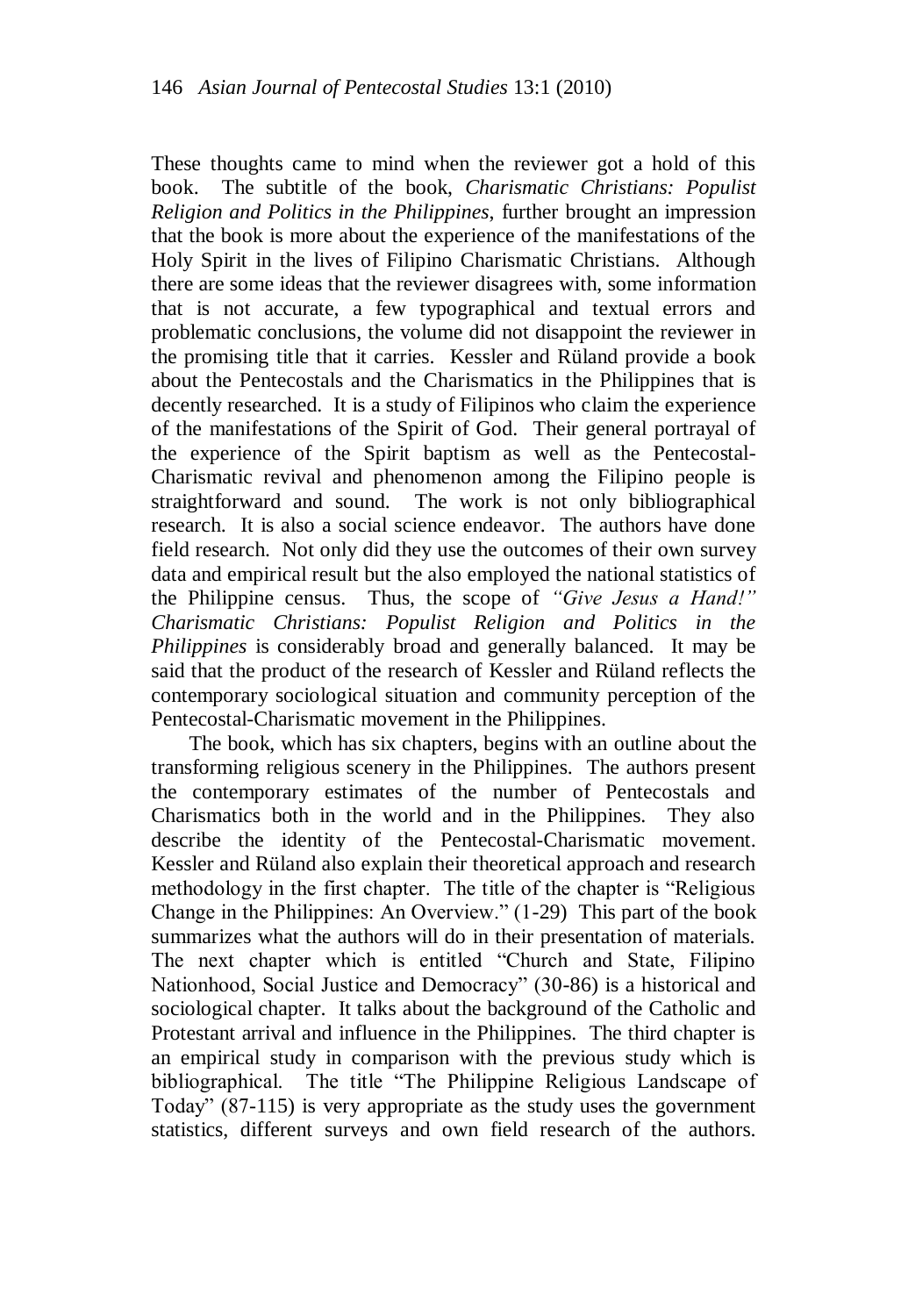Charts and graphs are helpful in understanding the contemporary Evangelicals, Pentecostals, Catholics and Charismatics in the Philippines. The qualitative field research and the random interviews made by the authors are nicely integrated with bibliographical information about "The Philippine Charismatic Revival" (116-151) which is also the title of the fourth chapter. The next chapter, which is the significant chapter in the whole argument of the book, argues that the Christian revival phenomenon in the Philippines is actually "Charismatic Populist Religion." (152-179) The importance of this chapter is the synthesis that the authors have done to make their point of using the "populist" approach in assessing the Pentecostal-Charismatic movement in the country. Finally, the last chapter is their summation of the study and their opinion on the force and the future of this current religious revival phenomenon. The title is a content description: "Conclusion: How Populist Religion May Shape Philippine Society." (180-197)

Kessler and Rüland define, describe, illustrate and apply the concept of "populism" or "populist" in politics and religion. Thus, the authors are convinced that the thriving Pentecostal-Charismatic renewal is not explainable in terms of the Filipino dissatisfaction of the available options in the society. (*passim*) And so they think that the idea of populism will bring illumination to their study of the growth and the force of this revival movement in the land that has gone through a lot of national problems. Populism for Kessler and Rüland, using various authors, refers "in the first place, [as] a protest against the system, a revolt against the establishment and its values." (15) "Populism thus champions the interests of the common people." (16) "The populist tendency to propagate simple solutions for complex problems," as well as "the populist movements [tendency] to mobilize their followers through unconventional methods…sharply distinguish them from the routines of the established order." (17) "Populists emphasize personal relationships, face-to-face interaction and small communities in which grassroots democracy can flourish and leaders are personally accountable to their followers." (18) In connection with the authors use of the concept of populism to the Christian revival in the Philippines they view that the Pentecostals and the Charismatics are the religious outcome of populism. (19) The noteworthy contributing result of their research is that: "Whereas political populism is confined to the problems of this world and legitimized largely by secular motives, populist religion can draw on divine legitimacy and provide support in all types of crisis—political, social, and individual. Apart